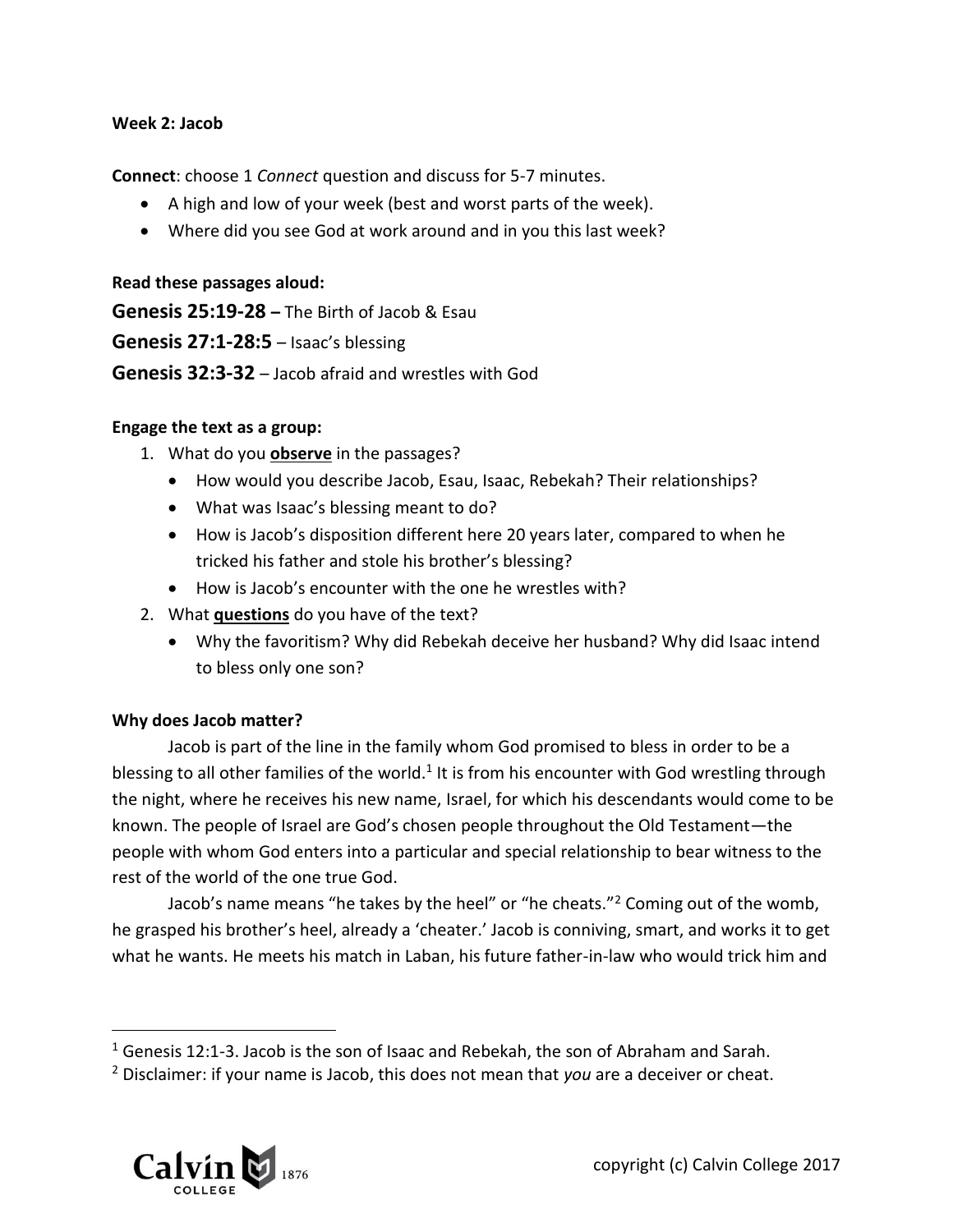bind him to working for him for 20 years unfairly.<sup>3</sup> When Jacob finally leaves Laban's household to return to his own land, the encounter with his brother, Esau whom he stole from and tricked, has him fearful for his and his family's life. It is in this weakness of spirit and fearful state that he meets God, wrestles with God, and refuses to let go until he receives a blessing. And God gives him that blessing, along with a wound in his hip, and a new name—Israel, "the one who strives with God" or "God strives." He is marked with a new identity—no longer as a 'cheat' but as one with whom God has reckoned or contended.

God chooses Jacob, as God chose Abraham and Sarah, Isaac and Rebekah before him not because he is worthy—in fact, he's everything but worthy, remember, he was a cheater, liar, and conniving. But this shows the grace and mercy of God who chooses us not because we are worthy but because God is a God of unfathomable love, grace, and mercy.

# **HOW DOES JACOB POINT US TO JESUS?**

"Israel" means 'one who has striven with God' or 'God strives.' Who of us human beings has striven with God or with whom God has striven as immensely as Jesus Christ, the Godhuman? Who has wrestled with God through the darkness of three days in the grave to arise wounded with holes in his hands and feet and a wound in his side, but with the blessing of resurrection life in himself and for us? Jesus is the ultimate Jacob-Israel. But Jesus has stolen nothing, deceived none, and yet, he bore the repercussions of sin in his very body. Jacob had what was coming to him from Laban's trickery for what he had done to Esau. Jesus didn't have any of what he suffered coming to him; but he took it anyway for love of us who are the descendants of Jacob-Israel, the children as plenty as grains of sand whom God so long ago promised Abraham, then Isaac, then Jacob.

The people of Israel and the ethnic Jew descended from Jacob-Israel's line. Jesus of Nazareth was born into that line. But, by Jesus' death and resurrection, now even if you are not an ethnic Jew, you are grafted into that great family line by faith in Jesus. You join that promised people of God, now called the Church.<sup>4</sup>

Jacob reminds us that it is not our worthiness or goodness or cunning that earns us a place in God's family. No, it's God's love and wisdom and gracious choosing of us, the people of God, the church. God graciously makes us his own, gives us a new identity in Christ.<sup>5</sup>

3. What **applications** might this passage have for our lives and context today?

 $\overline{a}$ 

 $5$  Romans 6:1-11.



 $3$  Genesis 28-31.

<sup>&</sup>lt;sup>4</sup> The Church, capital C, refers to the entire Body of Christ, not divided by time, history or geography, but all Christians, all followers of Jesus.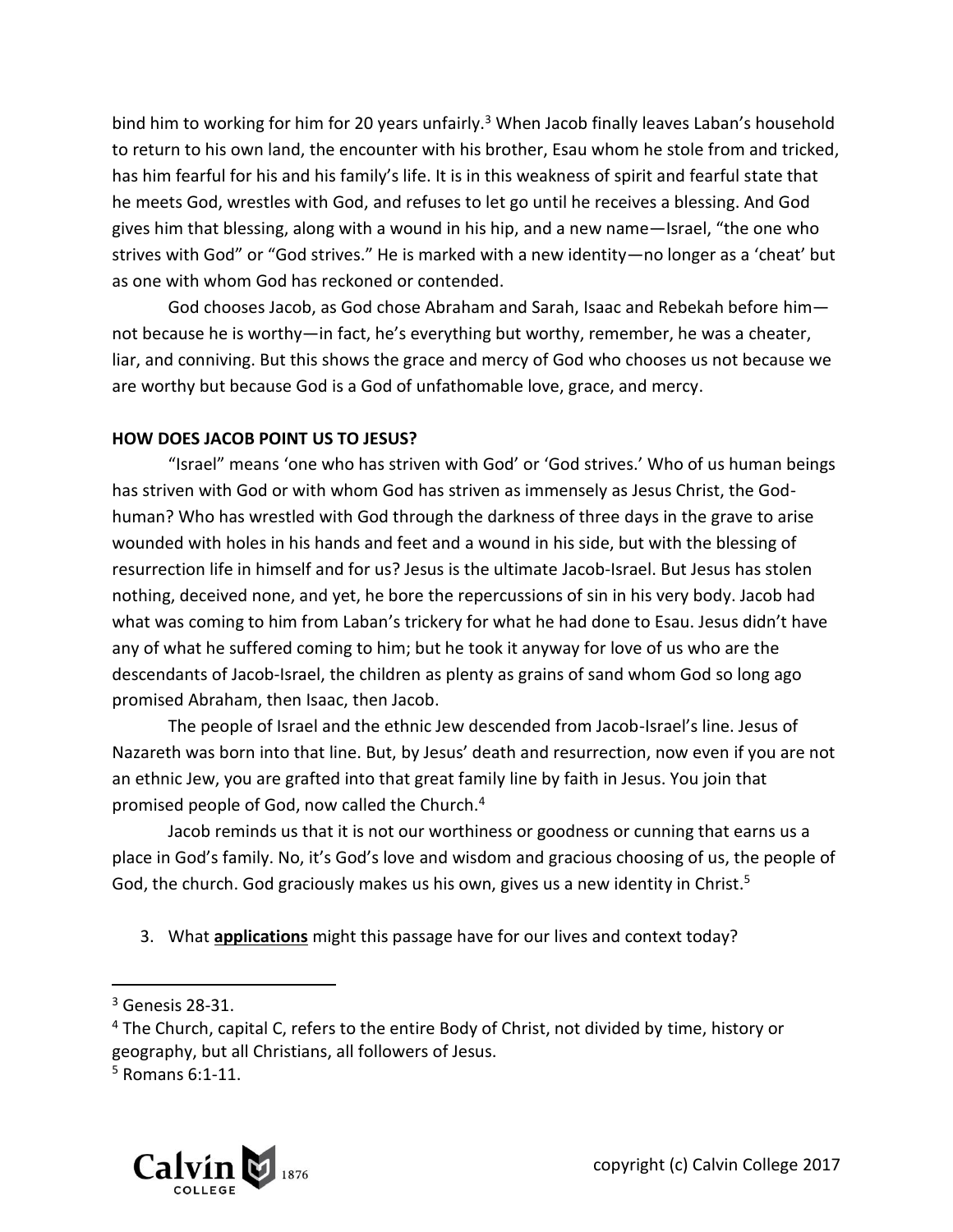- What good, important gifts are we given that we "despise" or take lightly, not hold for their value?
- Where have you known or experienced favoritism (either you were or weren't the favorite)? What did that feel like? What was the outcome?
- Where do you wrestle with God?
- Where have you experienced a wound come with blessing?

**6 tools for interpretation:** read through the 6 Tools (if time allows) or take-home and read. **Literary**: Genesis is a narrative. 6

**Historical**: Jacob is the son of Isaac & Rebekah, grandson of Abraham & Sarah. Lineage of Israel, the people of God comes from his new name.

**Theological**: God chooses Jacob, not because of worthiness, but by God's grace and wisdom. God chooses the 'weak'—not the first of the twins who gets blessing, but second – God flips it. **Cultural**: Firstborns had birthrights. Esau giving away his birthright and Jacob taking it is treating something important very lightly. The giving of new names = the giving of a new identity.

**The bigger story**: the people of Israel whom the whole Old and New Testaments address and reference are derived from the name of this forefather, Israel, formerly Jacob.

**Holy Spirit:** the Spirit was with Jacob through his family exile and return to Esau. The reconciliation between Jacob and Esau communicates the Spirit's reconciling work.

# **Video**:

 $\overline{a}$ 

For a good summary on the life of Jacob, watch the video "Read Scripture: Genesis Ch. 12-50 from *The Bible Project* to close, from minute 4:20-5:20 at **<https://www.youtube.com/watch?v=F4isSyennFo&t=205s>**

# **Close in Prayer:**

Turn the themes of deceit, betrayal, parental favoritism, and broken family relationships into prayer.

*Thank you, Lord God, that you do not love us based on our merits, how good we are or how worthy we are—because we aren't. Thank you for your love that is boundless and eternal and makes no sense. You are gracious and merciful and wonderful. Thank you for choosing us your* 



<sup>6</sup> Refer to "Week 1: Hagar" for more on the **6 Tools for Interpretation** for Genesis.